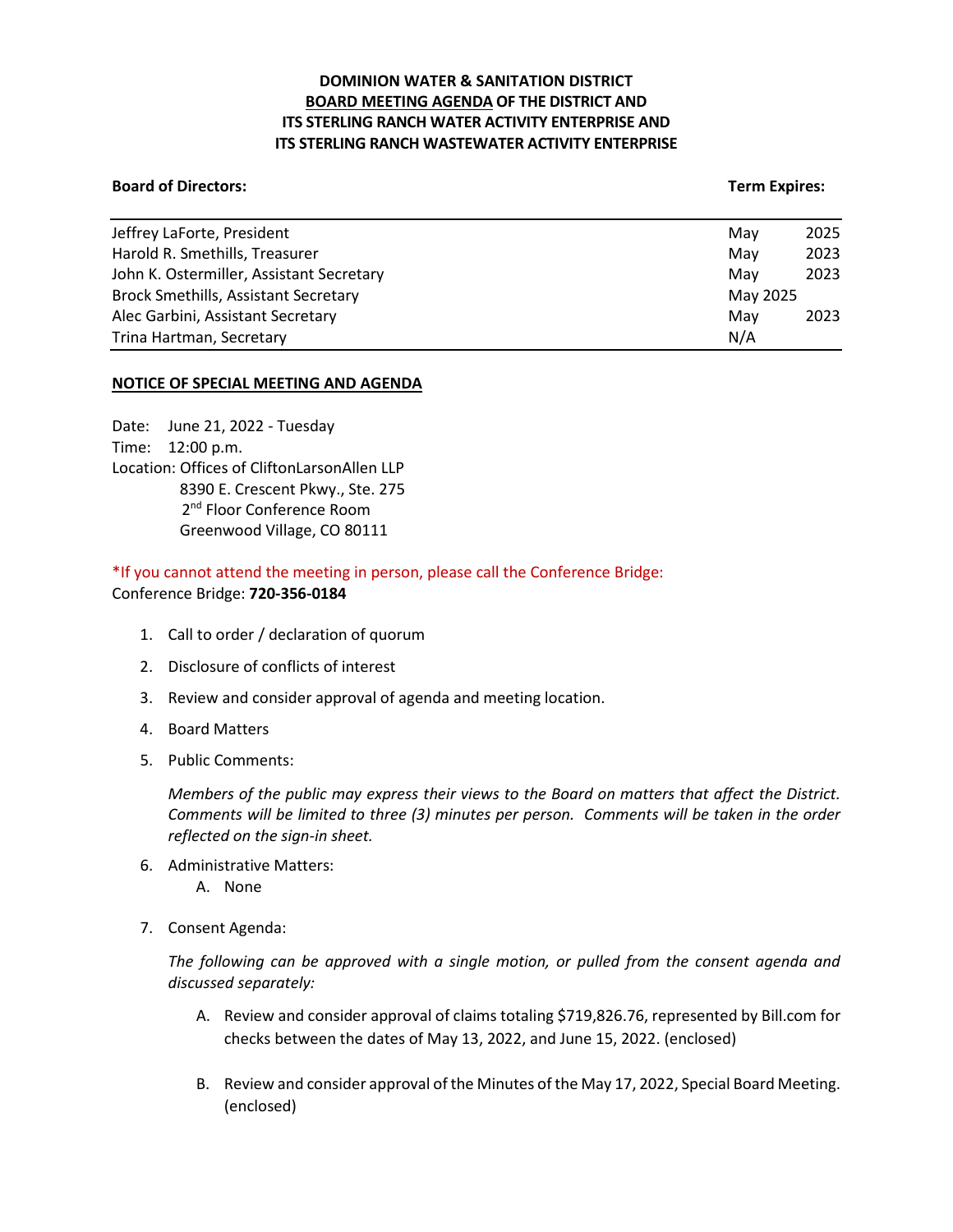- C. Review and consider approval of Independent Contractor Agreement with JTOM Consulting, LLC for on-call consulting services in the amount not to exceed \$30,000. (enclosed)
- D. Review and ratify DWSD and CRW Joint Letter of support for Sedalia Water & Sanitation District to advance their efforts to connect to renewable water supplies. (enclosed)
- E. Review and ratify Cherokee Well Drilling Activities with Hydro Resources, subject to final review from legal counsel. (enclosed)
- 8. Financial Matters:
	- A. Update on User Definitions and Connection Fees.
	- B. Bond update.
	- C. Review and Discuss Cash Flow Report. (enclosed)
	- D. Review and Approve Annual Audit (enclosed)
	- E. Discuss Certification of Previous Developer Advances.
	- F. Consider approval of actions and documents in connection with potential transfer or assignment of reimbursement rights for certified advances and of subordinate notes held by Sterling Ranch, LLC, Sterling Ranch Development Company, and/or Hobbs Investments, LLC.
- 9. Communications Update:
	- A. Update on Team Tipton Dominion Vision/Goal Setting.
	- B. Institute for Science & Policy Podcast.
- 10. Monthly Operations Report: (enclosed)
- 11. Monthly Water Resources Report: (enclosed)
- 12. Water Activity Enterprise:
	- A. Update on Cherokee Well Pilot Hole.
	- B. Update on ERP repair.
	- C. Update on South Platte River Diversion.
	- D. Centennial Emergency Connection.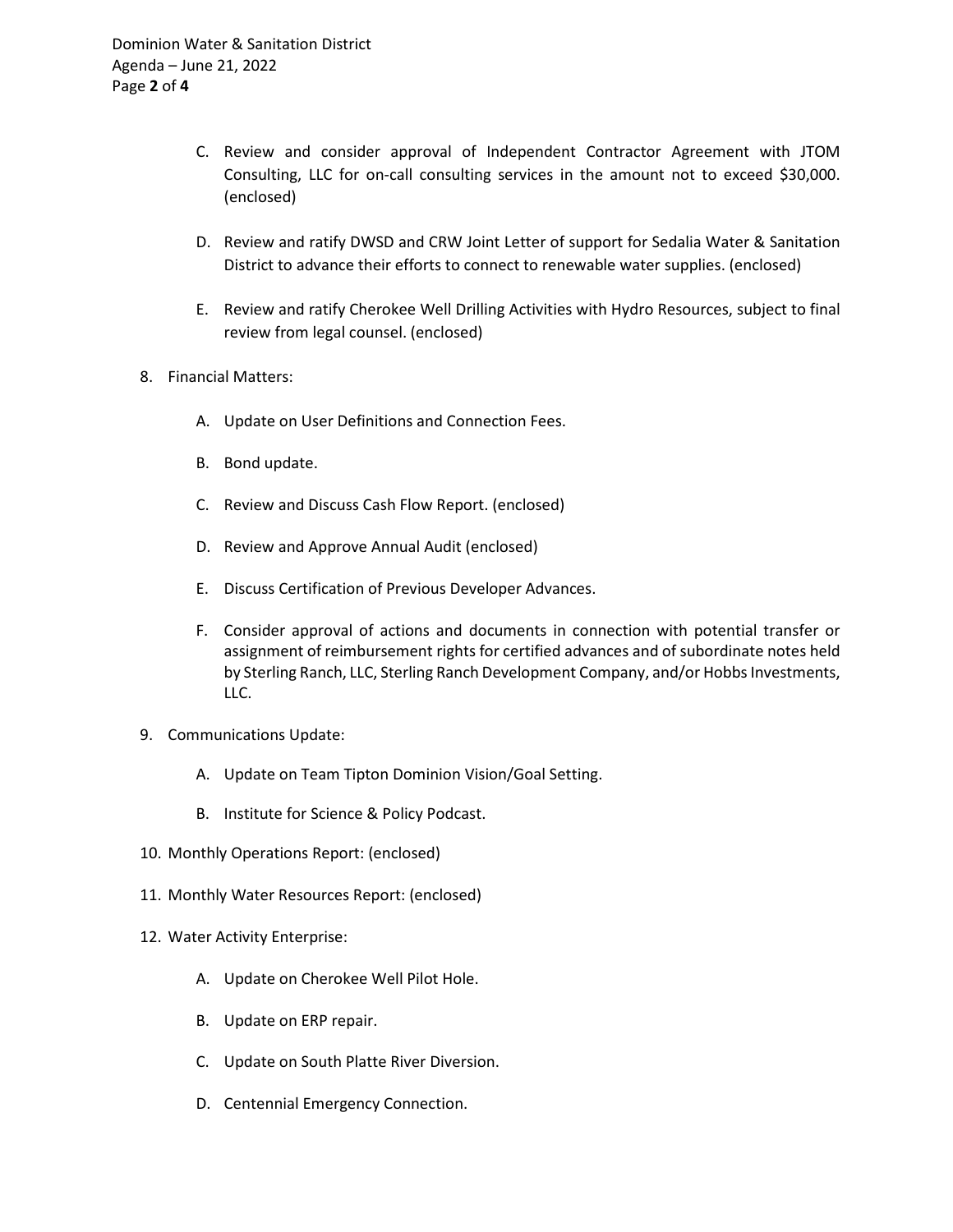Dominion Water & Sanitation District Agenda – June 21, 2022 Page **3** of **4**

- E. Drought Management Plan Update.
- 13. Wastewater Activity Enterprise: None.
- 14. Consultant Agreements and Work Orders/ Change Orders:
	- A. Review and consider conditional approval of the CDM Contract for modeling of the Eastern Regional Pipeline in an amount not to exceed \$100,000, subject to final review. (to be distributed)
	- B. Review and consider approval of a Work Order for Intera Incorporated to complete the DWSD Drought Management Plan and support CWCB Water Plan grant request. (to be distributed)
	- C. Review and consider approval of a Work Order for Leonard Rice Engineering for final design and construction of the Rainwater Harvesting project and support CWCB Water Plan grant request in the amount of \$180,000. (to be distributed)
	- D. Review and consider approval of Independent Consultant Agreement with Carollo Engineers to complete site application and design of site preparation work for Chatfield Basin Water Reclamation Facility. (to be distributed)
	- E. Review and consider approval of Independent Consultant Agreement with Harris & Associates, Inc. for assistance in updating the District's 2004 Service Plan and associated efforts related to the future of the District for an amount not to exceed \$30,000. (enclosed)
	- F. Review and consider approval of Second Addendum to the Independent Consultant Agreement with Headways Consultant, LLC to become the operator responsible for the ERP and the HZT in a monthly amount of an additional \$250. (enclosed)
- 15. Work Order Summary Sheet. (enclosed)
- 16. District Management Matters:
	- A. Update on Dominion Office Space.
- 17. Legal Matters:
	- A. Other.